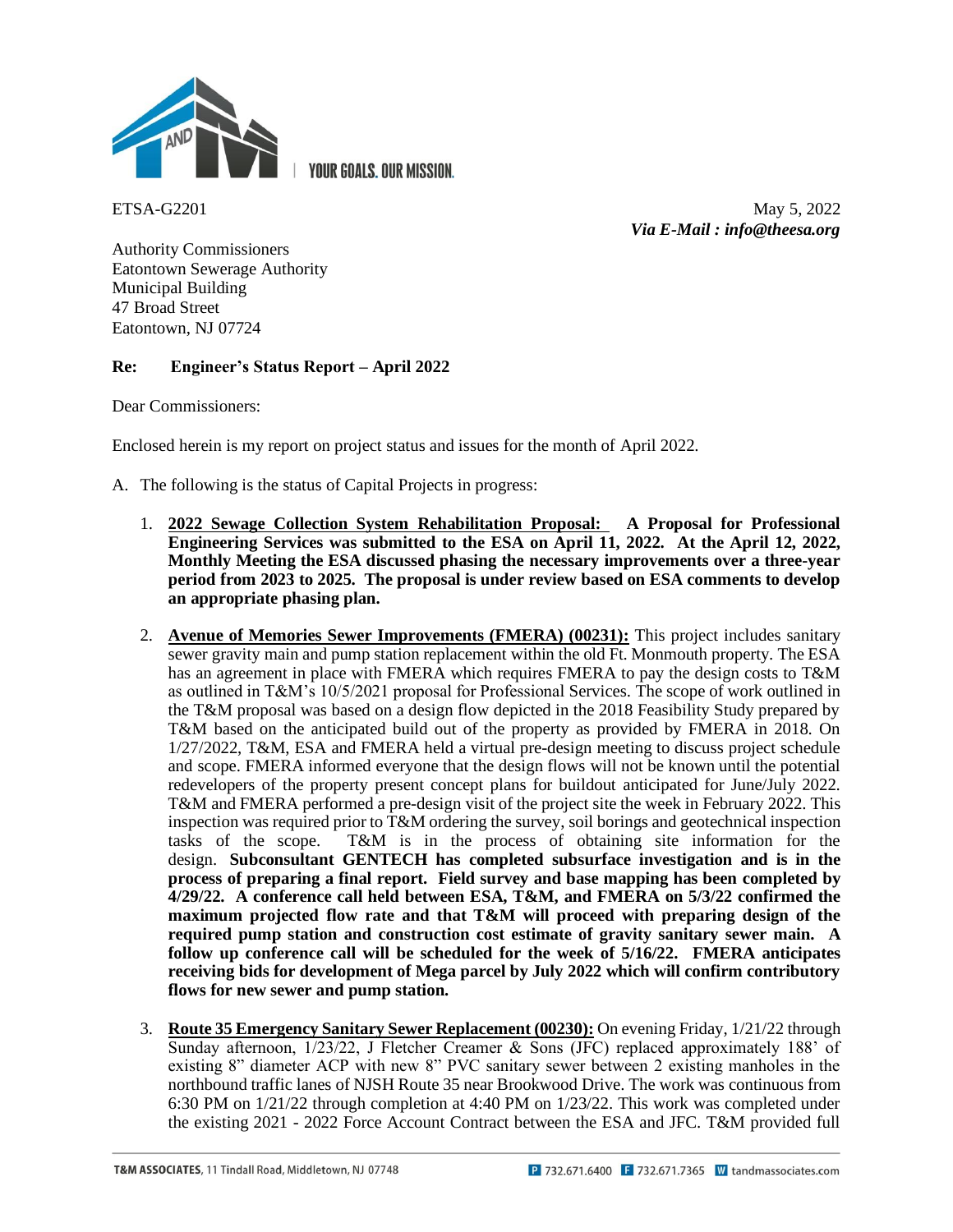

### **Re: Engineer's Status Report – April 2022**

time inspection throughout the length of the construction. Ronald Roberts from the NJDOT and Herb Volner were also present. The NJDOT is requiring the full width of Route 35 for the length of the trench be milled and overlaid with 2" surface course after a 90-day settlement period. The NJDOT is also requiring the submission of a Utility Opening Permit inclusive of all applicable fees. T&M is presently completing the application package which includes a site plan, traffic control plan and pavement restoration details. T&M submitted the Utility Opening Permit package to the NJDOT on February 9, 2022. Currently waiting on permit. T&M has received and reviewed the payment voucher from JFC. T&M requested some minor changes to the voucher and we're waiting on JFC resubmission. The approximate cost to date without final pavement milling and pavement is \$181,000.00 +/-. **To date the NJDOT has not yet issued the Utility Road opening permit. The application was submitted on February 9, 2022.**

4. **Old Orchard Pump Station (00226/00229):** T&M has surveyed the site and completed base mapping operations on February 11, 2020. A geotechnical investigation was previously completed January 8, 2019, with results indicating that the site will be able to support a new pump station with minimal settling involved. T&M has prepared updated easement documents for the Pump Station area including temporary construction easements, permanent easements and sketches for an additional easement along Evergreen Lane to Monmouth Road as requested by ESA. The Pump Station permitting, and construction cannot commence without completion of the additional easements acquisition process. These revised easement documents were forwarded to the Authority on March 4, 2020. A site visit was coordinated with ESA maintenance and was completed in March 2020. As requested by ESA, the final Pump Station design will be completed upon ESA authorization. On June 16, 2020, T&M provided scaled drawings of proposed access and pump station easements to Catherine Kim of James Cleary's office for their use in negotiations with the Country Club owners. Copies of these prints were provided to the ESA and the ESA Attorney. On June 25, 2020, T&M provided a scaled drawing of the proposed access and pump station easements hand drawn on the property survey to Catherine Kim of James Cleary's office for their use in negotiations with the Country Club owners. The property survey was provided to T&M from James Cleary's office. Copies of the hand drawing was provided to the ESA and the ESA Attorney. Esigned exhibit mapping and descriptions sent to Catherine Kim on April 7, 2021. The ESA authorized T&M to complete the pump station improvements design at the May 11, 2021 monthly meeting. The TWA permit application was submitted to the ESA on June 14, 2021 for review and signatures.The TWA package was sent to Michael Gianforte, PE of TRWRA on July 19, 2021 for endorsement and to the NJDEP on July 26, 2021.The TWA Permit has been approved by NJDEP and sent to our office via email on September 7, 2021**.** On September 23, 2021 the advertisement for bid was published in the Asbury Park Press. A non-mandatory pre-bid onsite visit was scheduled for October 6, 2021. On September 27, 2021, T&M submitted a proposal to perform the necessary CA&I professional services to the ESA for consideration. Bids were received on October 27, 2021. T&M reviewed the bid packages submitted and on November 1, 2021 recommended award of the contract to T. R. Weniger, Inc. in the amount of \$489,930.00 subject to certification of funds by the ESA and approval of the bid documents by the ESA Attorney. On October 28, 2021, T&M emailed the ESA a copy of their revised Professional Cost proposal to perform CA&I services for board consideration. The proposal was reduced approximately \$5,000.00 from the original proposal submitted to the ESA on September 27, 2021. On October 27, 2021 a meeting was held with T&M Associates, ESA, John Bonello and Jim Cleary's office to review/discuss the easement assessment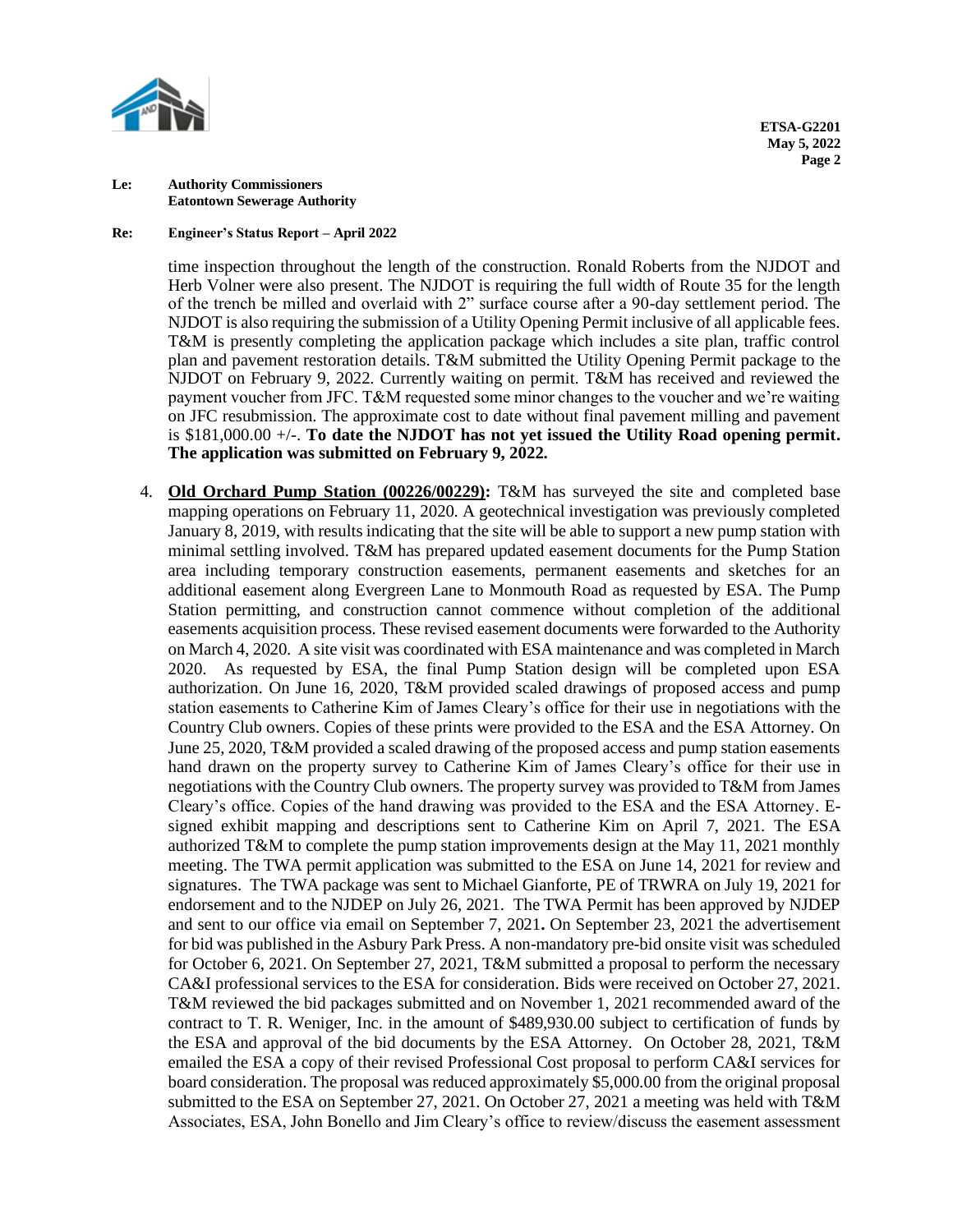

## **Re: Engineer's Status Report – April 2022**

and subdivision concept plan presented to the ESA by the Old Orchard property owner. On December 7, 2021 T&M received the executed contracts from T.R. Weniger, Inc. and forwarded them to John Bonello, ESA Attorney for his review. John Bonello reviewed and approved the contracts. T&M sent the contracts to the ESA for execution and distribution on December 8, 2021. An Informal Engineering Review of the subdivision concept plan was sent to ESA on December 9, 2021. A pre-construction meeting was held on December 22, 2021. Due to excessive lead times construction is expected to commence in June/July 2022. **The contractor continues to provide shop drawings for review and approval. We are awaiting a finalized construction schedule. Catherine Kim of James Cleary's office has requested meeting be held during May 2022 to discuss the conceptual subdivision plan, scheduling is ongoing.**

- 5. **Fort Monmouth Easement Retracement (00227):** T&M has been authorized to retrace the existing 25' wide ESA easement that is due to expire. T&M prepared and emailed "draft" version of the easement mapping and descriptions to the ESA on January 14, 2021. Final signed and sealed easement mapping and descriptions were emailed to the ESA on February 1, 2021; five (5) hard copies were mailed to the ESA on February 2, 2021. Revisions to the easement mapping and descriptions as requested by FMERA were completed and five (5) signed and sealed hard copies of the revised documents were delivered by UPS to the ESA on March 4, 2021. On October 5, 2021 T&M submitted a cost proposal for Professional Services for sanitary sewer and pump station services to design and provide CA&I services to FMERA. On October 25, 2021, Kara Kopach notified T&M the proposal was accepted. It remains for the ESA and FMERA to prepare an agreement allowing T&M to perform the services outlined in the proposal.
- B. The following is the status of Fort Monmouth Economic Revitalization Authority (FMERA) projects in progress:
	- 1. **Fort Monmouth, Sun Eagles – 2000 Lowther Drive (R0590)**: A meeting was held on July 30, 2019, to discuss the sewer connection agreement between the ESA and Tinton Falls for 60 townhomes proposed within the golf course property. Tinton Falls is requiring that ESA convey all connection fees from the Developer to Tinton Falls and pay per unit for sewer usage on an annual basis. ESA will own the pipes within the golf course but will have no responsibility to maintain the sewer main that the Sun Eagles Development will tie into. In addition, ESA holds no ownership stakes in the sanitary transmission line and will not be responsible for any repairs to that line in the future. Due to timing, FMERA has requested a decision be made by the Commissioners so the project may proceed. Due to the apparent stalemate between ESA and Tinton Falls, FMERA has reached out to Two Rivers to see some resolution. Mike Gianforte has agreed to allow sub-metering via a Parshall Flume providing ESA is responsible for billing customers and metering information is transmitted to their SCADA systems. ESA would be responsible for the metering equipment. It should also be noted that an agreement with Tinton Falls would still be required for the proposed meter. The preliminary design prepared by T&M includes a precast concrete manhole and a Fiberglass Parshall Flume insert with a flow meter. The preliminary design package was submitted to TRWRA, FMERA, ESA, and the developer for their review on March 5, 2020. The developer's engineer, at the request of TRWRA, resubmitted on April 4, 2020, the additional sanitary sewer flow calculations and a complete sanitary sewer plans including the preliminary metering chamber with Parshall flume plans prepared by T&M. On April 30, 2020, during a virtual meeting with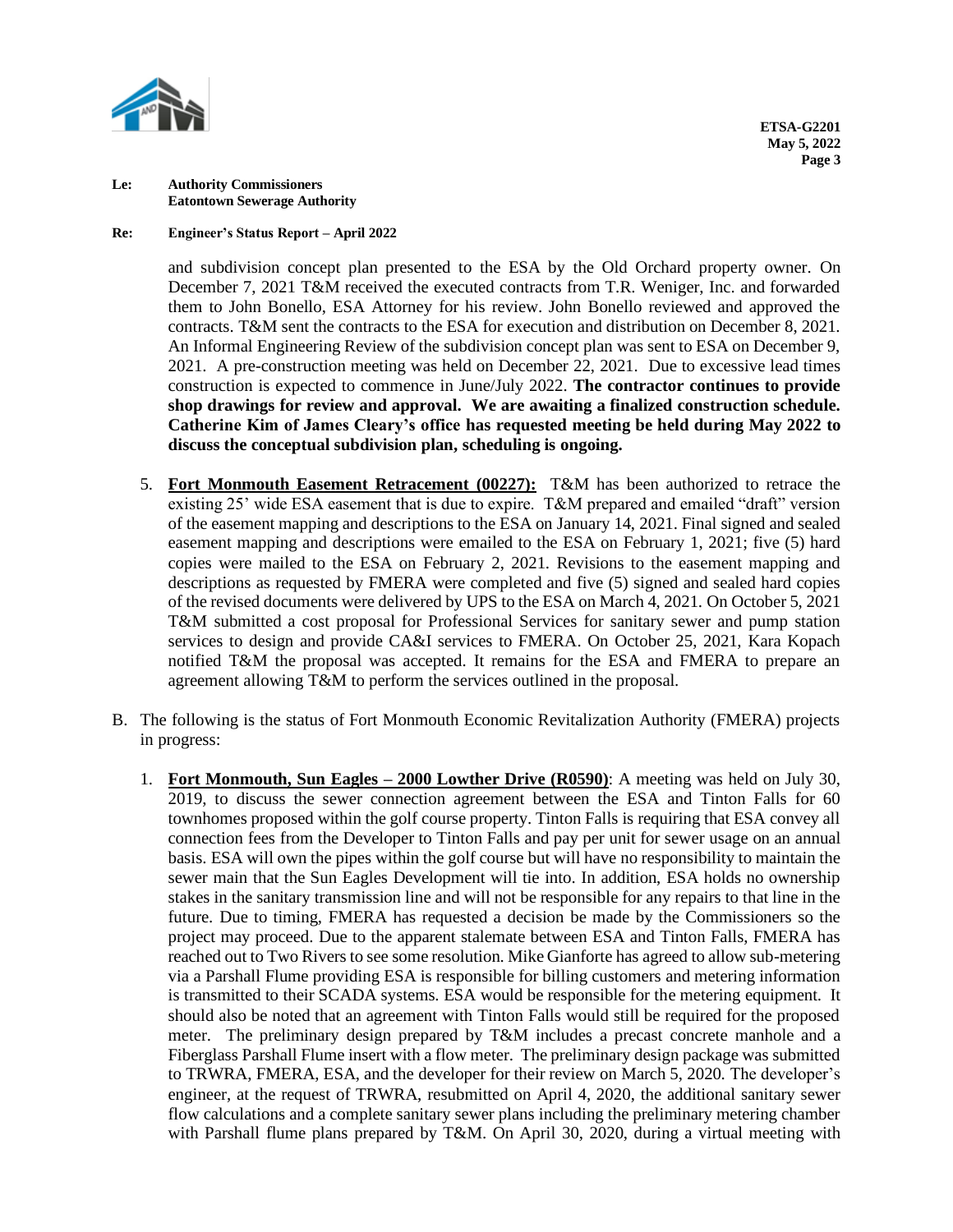

### **Re: Engineer's Status Report – April 2022**

FMERA, East Point, ESA, TRWRA and T&M representatives additional issues related to the sanitary sewer design and metering manhole design were discussed. As a result, updated Parshall Flume design plans were submitted. Subsequently a site visit of the T&M electrical engineer to the Golf Course was completed on May 4, 2020, and Parshall Flume plans have been further updated. The updated metering manhole plans along with the Parshall Flume Design Report have been resubmitted again on May 5, 2020. An ESA application submitted includes demolition of the existing Megill Housing officer's buildings and construction of 15 market-rate townhouse buildings consisting of 60 townhouse three-bedroom units, construction of one (1) affordable (COAH) townhouse building consisting of 15 housing units consisting of a mix between one, two, and three-bedrooms, demolition of the existing pool and tennis courts and construction of a covered porch addition onto the existing golf course club house including a terrace and formal garden. The applicant proposes to connect to the existing 18" Monmouth County Regional Interceptor on-site. T&M has confirmed all streets proposed by the developer will be private and ownership will be by a HOA. On July 7, 2020, the ESA received a letter from Martelli Development Group's attorney requesting the ESA take ownership of the new sanitary sewer lines within the proposed development. On July 15, 2020, the ESA Commissioners approved to accept the operation and maintenance of the new sanitary sewer lines and laterals up to the first cleanout located just outside the proposed curb line or edge of pavement.A meeting was held with the applicant's engineer to review/discuss our comments on November 15, 2020.ESA had agreed to conditionally approving the project so Phase 1 (driveway and main parking lot) work may begin. The applicant had agreed to hold off on all Phase 2 (residential and sanitary sewer) related work until NJDEP issued a TWA Permit, all required fees were posted, and ESA fully approved of the finalized plans. The TWA Permit has been approved by NJDEP. A Fourth Engineering review was completed and sent out on July 19, 2021.On September 17, 2021 T&M emailed a copy of a DRAFT agreement between the TRWRA and ESA, Tinton Falls and the Borough of Eatontown for review and comment. On October 14, 2021, T&M emailed review comments of the "DRAFT" agreement between the TRWRA and ESA, Tinton Falls and the Borough of Eatontown to the ESA. The project is currently under construction and has completed construction of the sanitary sewer main and testing of the main. We are awaiting submission of the as-built plans. A meeting was held via conference call on November 10, 2021 between T&M, ESA, the contractor, and TRWRA to discuss the Parshall flume and answer the contractor's questions. The contractor has submitted a revised Parshall flume submittal after coordinating with TRWRA and this is under review. **It remains for the developer to pay his connection fees and inspection fees. We are awaiting response from TRWRA on their comments regarding the revised Parshall flume submittal.**

- C. The following projects were reviewed, and we are awaiting resubmittals:
	- 1. **611 Industrial Way, LLC (APTAR) – 611 Industrial Way West (R0760):** An application was submitted to discharge industrial waste produced from cleaning the manufacturing plant's chilled water system into the existing sanitary sewer system. A First Engineering Review was completed and sent out on February 28, 2022, and we are awaiting a reply from the applicant.
	- 2. **Amended Monmouth Plaza Enterprises, LLC – 133 State Route 35 (R0731):** An amended application was submitted to finalize the sanitary sewer layout for a 4,020 square feet retail pad site building. The 4,020 square feet retail pad site building will require a new connection to existing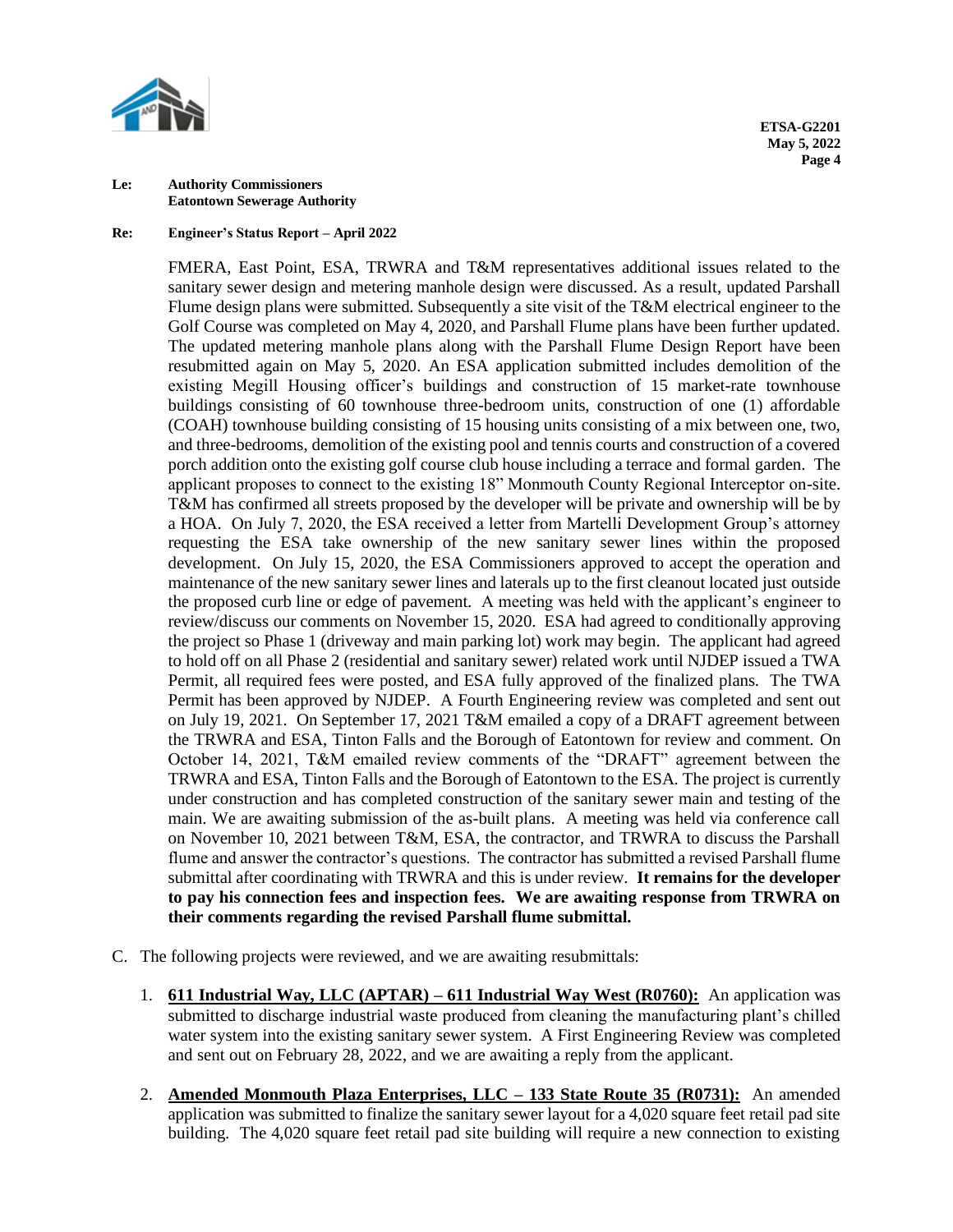

## **Re: Engineer's Status Report – April 2022**

on-site 6-inch PVC sanitary sewer lateral. A First Engineering Review was completed and sent out on February 23, 2022, and we are awaiting a reply from the applicant.

- 3. **Eat-in-Town Eatontown, LLC – 252 State Route 35 (R0610)**: An application was submitted to expand upon the existing, vacant, one-story building with a 2,103 square foot addition. The proposed renovated building is intended to accommodate a total of three separate tenant spaces: two restaurant spaces and one retail space. The applicant proposes to connect to the existing 8 inch sanitary sewer main in State Route 35. A Third Engineering Review was completed and sent out on May 1, 2019 and we are awaiting a reply from the applicant.
- D. The following projects were approved and are awaiting construction or under construction:
	- 1. **NJ Cherry Hill, LLC (Tesla Center) – 269 State Route 35 (R0750)**: The application was approved to install a sand-oil separator on-site. The applicant proposes to connect to an existing 6 inch lateral. The project is currently under construction but has not yet completed the sanitary sewer improvements.
	- 2. **Eatontown Mini-Mart – 128 Wyckoff Road (R0740)**: The application was approved to renovate the existing one-story brick building into a Mini-Mart facility. The existing kitchen space will be renovated to facilitate a coffee shop serving breakfast and lunch on-site. The proposed grease lateral of the kitchen space will connect to a single new grease trap outside of the building which connects to existing sewer infrastructure on-site.An inspection of the exterior grease trap was conducted by Herb Volner and approved. A Project Closeout letter was sent out on January 24, 2022. We are awaiting submission of the as-built plans.
	- 3. **Monmouth Plaza Enterprises, LLC – 133 State Route 35 (R0730):** The application was approved to renovate the existing one-story, 81,148 square feet, masonry multi-tenant retail building, demolish the existing restaurant building, and construct a 4,020 square feet retail pad site building. The multi-tenant retail building will disconnect the existing on-site 6-inch PVC sanitary sewer lateral and reconnect to a new manhole. The multi-tenant building also requires a new connection via a proposed 4-inch PVC force main connecting to the new manhole, along with a grease trap. The existing sanitary sewer lateral of the restaurant building will be cut and capped. The 4,020 square feet retail pad site building will require a new connection to existing on-site 6 inch PVC sanitary sewer lateral. A Grease Trap Approval letter was sent out on February 25, 2021. A Third Engineering review was completed identifying all project fees and sent April 21, 2021. A First Field Change Request review, identifying the final site and sanitary layout for the 4,020 square feet retail pad site, was completed and sent out on July 23, 2021.A Second Field Change Request review, withdrawing the previous field change request, was completed and sent on November 4, 2021. The project is currently under construction but has not yet completed the sanitary sewer improvements. The exterior grease trap has been constructed.An amended application (R0731) for the retail pad site building has been submitted and is under review.
	- 4. **Eat Clean Bro – 607 Industrial Way West (R0720):** The application was approved for interior building renovations to construct a commercial kitchen and food preparation facility. The 15,550 square feet facility will require two (2) grease traps. No new sanitary sewer connection is required.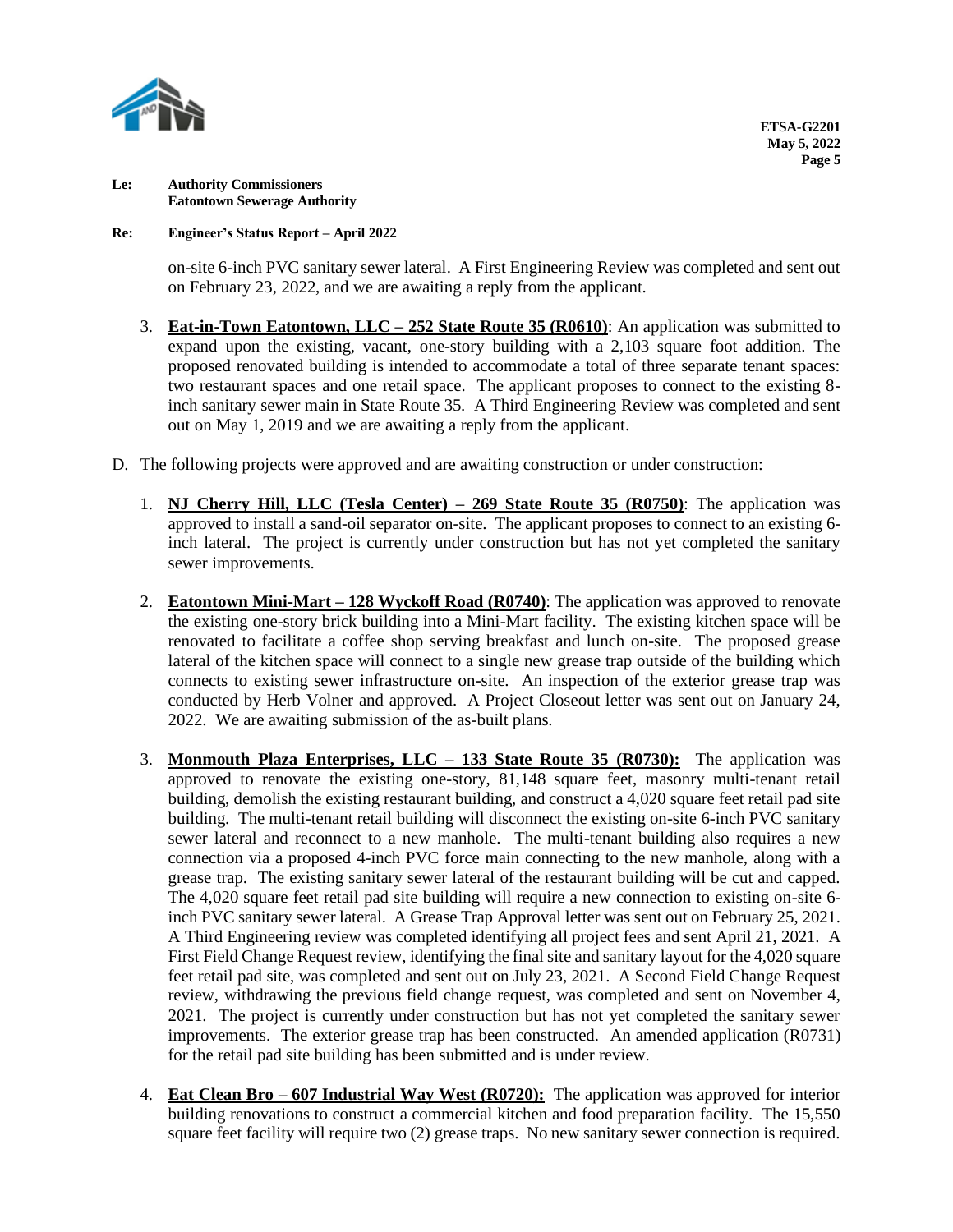

## **Re: Engineer's Status Report – April 2022**

The project has not yet begun construction. Certification that the existing lateral has been clean/jetted and determined to be in suitable condition was received March 4, 2021.

- 5. **Eatontown 36, LLC – 50-70 State Route 35 (R0710/711):** The application was approved to renovate the existing one-story, 163,133 square feet, brick/masonry multi-tenant retail building by expanding the size with an approximately 13,352 square feet addition for the purpose of constructing a Target retail Store. The multi-tenant building will require a new connection to the on-site 8-inch clay sanitary sewer main via a doghouse manhole and proposed 6-inch PVC lateral measuring 455 feet. The 5,147 square feet Chick-Fil-A will require a new connection to the 455 feet PVC lateral network via saddle connection and proposed 6-inch PVC lateral measuring 945 feet. The 3,016 square feet Sleep Number will require a new connection to the 945 feet PVC lateral network via saddle connection and proposed 6-inch PVC lateral measuring 35 feet. The applicant was previously approved (R0710) in January 2021 and an amended site plan was subsequently approved in August 2021.The project is currently under construction but has not yet completed the sanitary sewer improvements.
- 6. **Merchant Retail Partnership Management – 97 State Route 35 (R0700):** The application was approved to construct a three-story, 90,246 square foot, self-storage facility. The applicant proposes to connect to the 10-inch sanitary sewer main on-site. The project is currently under construction and has completed the sanitary sewer improvements. A Metes and Bounds Review of the proposed sanitary sewer easement was completed and sent out on February 28, 2022. **The asbuilt plans are under review.**
- 7. **Monmouth Mall Redevelopment – Monmouth Medical Pavilion – 180 State Route 35 (R0690)**: The application was approved to construct a new four-story, 82,000 square foot, medical office building, along with a Phase 2 three-story, 33,000 square foot, medical office building on the Monmouth Mall property. The applicant proposes to connect to an existing on-site manhole. A third CCTV investigation was conducted by the applicant's engineer on November 7, 2020. The project is substantially complete for Phase 1 and has completed construction of the sanitary sewer main and testing of the main. Sanitary sewer laterals for Phase 2 will be constructed at a later date. Project Closeout and First As-Built Review letters were sent out on March 15, 2022. **Second As-Built Review letter was sent out on April 22, 2022 and we are awaiting a reply from the applicant.**
- 8. **Monmouth Mall Redevelopment – Winter Garden and Restaurant Pad – 180 State Route 35 (R0680)**: The application was approved to renovate an existing Monmouth Mall entrance with a Winter Garden canopy and vehicle drop-off zone, along with the construction of a one-story, 9,180 square feet, restaurant pad on the Monmouth Mall property. The applicant proposes to connect both the Winter Garden entrance and restaurant to two (3) separate on-site manholes. Supplemental documents pertaining to the restaurant pad, which is currently known to be The Cheesecake Factory, were submitted to the Borough on April 7, 2020. A third CCTV investigation was conducted by the applicant's engineer on November 7, 2020. The project has not yet begun construction.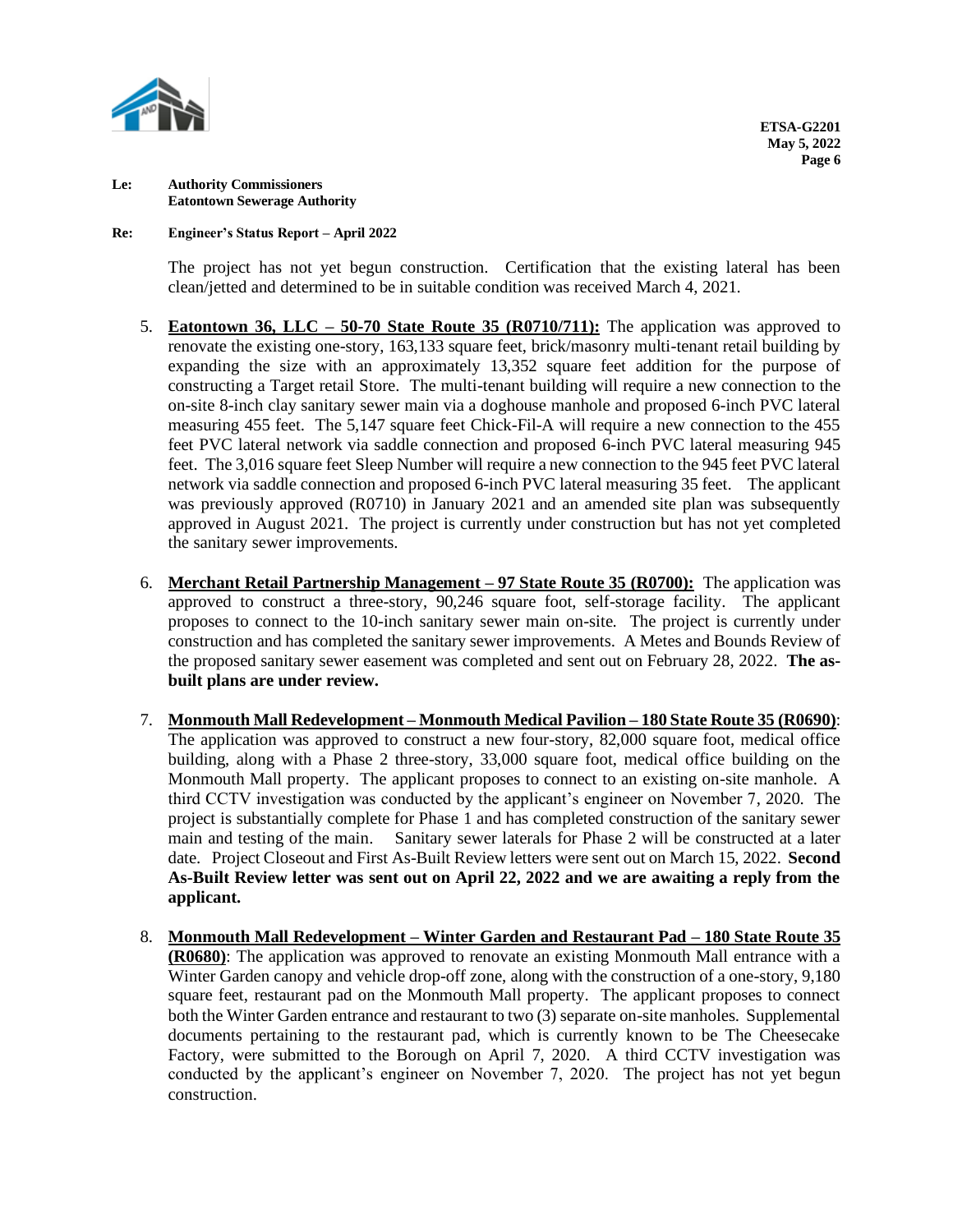

## **Re: Engineer's Status Report – April 2022**

- 9. **Farrah Enterprises, LLC – 49 – 51 Victor Place (R0670):** Due to unforeseen utility conflicts, the applicant's engineer submitted a revised drawing and requested a field change via letter dated June 23, 2020, which was approved by T&M. The sanitary sewer main extension has been constructed in accordance with the approved field change plan and was inspected by T&M. A First As-Built Review was completed and sent out on June 30, 2020 and we are awaiting a reply from the applicant.
- 10. **Lakewood Townhomes – 74 Tinton Avenue (R0660)**: (Previously Beechwood Townhomes, R0460) The application was approved to demolish one (1) existing rooming house and construct two (2) new townhouse buildings with a total of 12 units and convert the remaining rooming house into three (3) townhouse units, for a total of 15 townhouse units. The applicant proposes to connect to an existing 8-inch sanitary sewer main via a doghouse manhole. The project is substantially complete and has completed the sanitary sewer improvements. We are awaiting submission of the as-built plans.
- 11. **Brightview Senior Living – State Route 36 & Wyckoff Road (R0650)**: The application was approved to construct a 196,329 SF, 3-story Brightview Senior Living Congregate Care and Assisted Living Facility with 177 units and 208 beds. The applicant proposes to construct a 10 inch sanitary sewer extension connecting into an existing manhole in Wyckoff Road (County Route 547). A Revised Third Engineering Review was completed explicitly approving a Grease Trap Application and sent out September 7, 2021. The project is currently under construction and has not completed the sanitary sewer improvements.
- 12. **Amended DCH Ford – 200 State Route 36 (R0601):** The application was approved to construct a two-story, 32,386 square feet, building addition to the 11,993 square feet automobile reconditioning building with car wash for the purpose of creating a full dealership with service area. The applicant was previously approved (R0600) in December 2018 to connect the proposed 11,993 square feet automobile reconditioning building with car wash to an existing 8-inch sanitary sewer line at the northeast corner of the site via a doghouse manhole. The proposed building addition will connect to the existing 6-inch PVC lateral constructed as part of the previous approval via a doghouse manhole and will include a 1,200-gallon sand-oil separator. Deficiency items remain for the original DCH Ford application (R0600) including fence realignment and manhole cover replacement. Completion of these items are a condition of approval for this application. The project is currently under construction and has not completed the sanitary sewer improvements.
- 13. **Commercial Plaza 35, LLC (Eatontown Shopping Center-Block 3801, Lots 21 and 22) – 315 State Route 35 (R0290)**: The application was approved to construct two (2) new retail buildings, yielding a total of three (3) retail buildings on-site. The applicant proposes to connect to the existing doghouse manhole in State Route 35. A revised sanitary sewer connection fee letter was sent out on March 4, 2020. The applicant submitted a letter on March 13, 2020, indicating that while the grease trap has been constructed, a restaurant tenant is no longer intended to utilize the facility at this time. The grease trap will be left in place for any potential future restaurant uses. The project is currently under construction and has completed the sanitary sewer improvements. We are awaiting submission of the as-built plans. A Fourth Engineering Review was completed and sent out on November 18, 2021, clarifying the project scope and tenants.A First As-Built Review was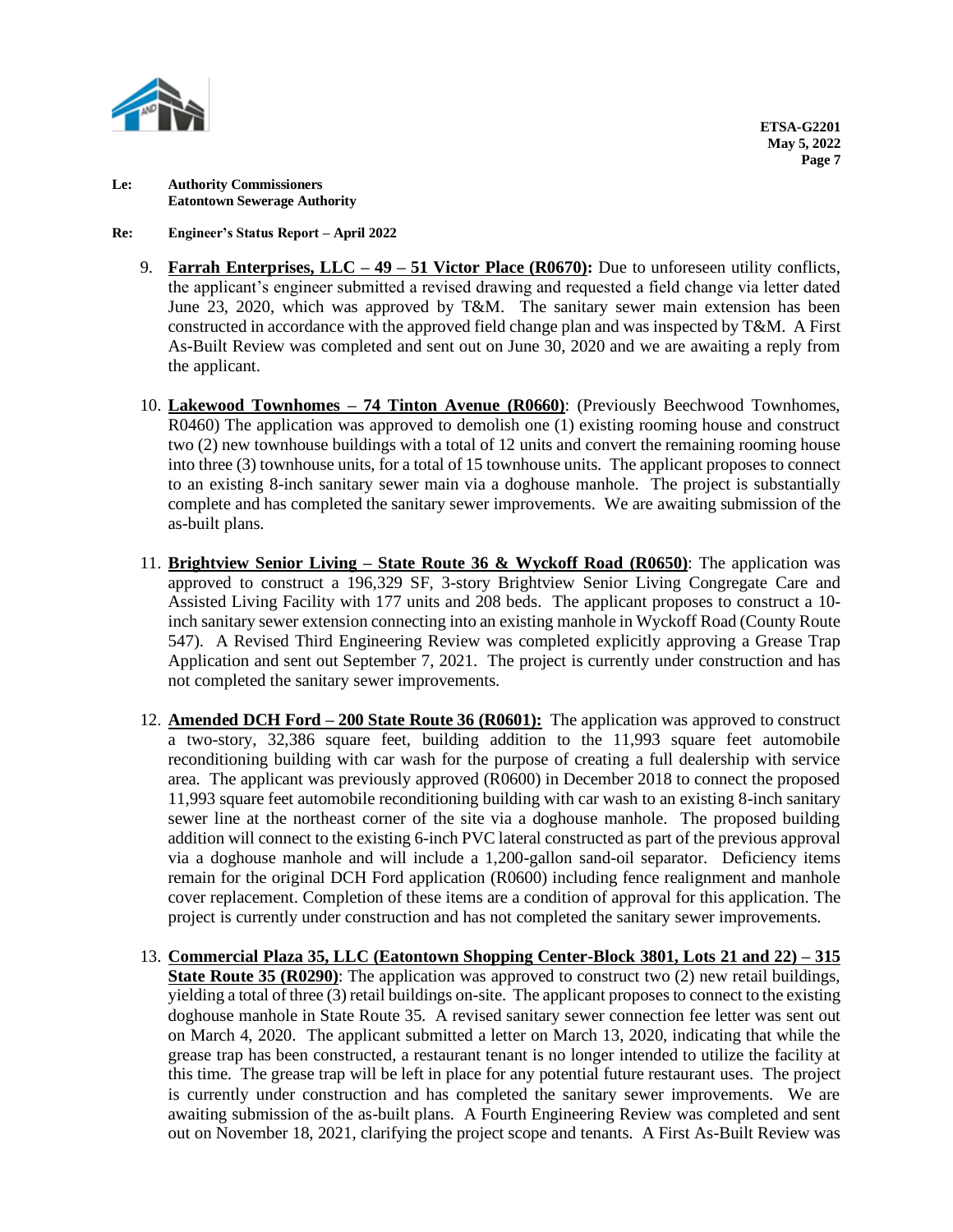

### **Re: Engineer's Status Report – April 2022**

completed and sent out on December 14, 2021, we are awaiting resubmission of the as-built plans. A First Project Inspection Closeout letter was sent out on December 14, 2021, identifying deficiencies that must be addressed prior to project closeout.

14. **Fidelity Eatontown – 141 State Route 35 (R0190)**: The application was approved to construct a three-building commercial development consisting of a 24-hour convenience store with gasoline (Wawa), a fast-food restaurant (Chik-fil-A), and a retail shopping center including a bank. The applicant proposes to connect to an existing 8-inch sanitary sewer line with a new doghouse manhole. A revised Sanitary Sewer Connection fee was issued with the Third Engineering review formally approving the application on April 28, 2020.

Various tenants have changed since the initial application submission. At this time, the applicant is proposing a Wawa convenience store with gasoline, a Wendy's fast-food restaurant, a pad-site fast-food restaurant, and a mulit-tenant building including Wingstop restaurant, PNC Bank, and additional tenants to be determined. A Fifth Engineering review was completed and sent out on September 8, 2021, issuing approval of the Wingstop grease trap application and requesting additional information from the applicant's engineer for the various tenants to confirm the proposed on-site flows. T&M is presently waiting for this information. On October 4, 2021, T&M issued a letter approval a final certificate of Occupancy for the Wawa only. This letter requires the existing Performance Bond to remain in place until As-Built plans are received & approved, and submission and acceptance of CCTV for the installed connection. The project is currently under construction and has completed the sanitary sewer main, along with sanitary sewer laterals stubbed to each outparcel building. A Sixth Engineering Review was completed and sent out on October 6, 2021, issuing approval of the Wingstop grease trap application and identifying a breakout of required fees per each tenant on-site. A Grease Trap Application Review for Wendy's was completed and issued on October 18, 2021.A Seventh Engineering Review and Grease Trap Application Review for Panda Express was completed and sent out on November 22, 2021. A First CCTV Sanitary Sewer Review was sent out on December 10, 2021, identifying pipe segments which require additional cleaning prior to final acceptance.A Second CCTV Sanitary Sewer Review was sent out on January 20, 2022. **We are coordinating with the developer to make the recommended repairs and additional inspections.**